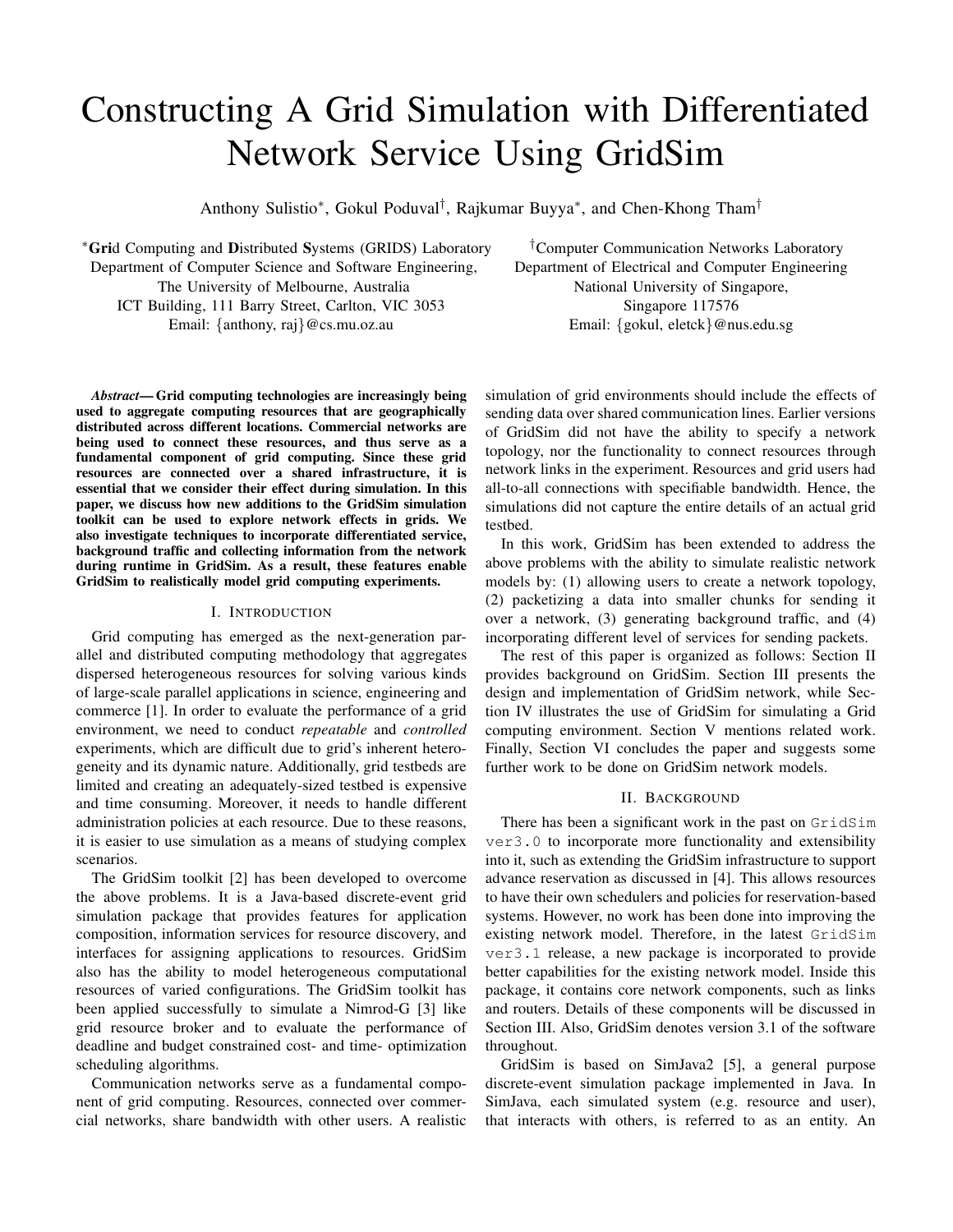

Fig. 1. A class diagram showing the relationship between GridSim and SimJava entities

entity runs in parallel in its own thread by inheriting from the class Sim entity, while its desired behavior must be implemented by overriding a body() method.

SimJava requires each entity to have two ports for communication: one for sending events to other entities, whereas the other port is used for receiving incoming events. In GridSim, this is done via class Input and Output. Both classes have their own body() method to handle incoming and outgoing events respectively. Similar to SimJava, GridSim entities must inherit from the class GridSimCore and override a body() method. The relationship between Sim entity and GridSim classes is shown in figure 1. In a class diagram, attributes and methods are prefixed with characters  $+$  indicating access modifiers public. Note that the class GridSimCore does not have the body () method because it is not necessary since its subclass will override the method.

# III. DESIGN AND IMPLEMENTATION OF GRIDSIM NETWORK

The flow of information among GridSim entities happens via their *Input* and *Output* (I/O) entities. Upon creating a GridSim entity with a specified bandwidth, it automatically creates both instances of class Input and Output, and links them to this entity. Hence, sending a data must go through to a sender's *Output* entity before going into a recipient's *Input* entity for collection.

The use of separate entities for I/O provides a simple mechanism for a GridSim entity to communicate with each other, and allows modeling of a communications delay [2]. In addition, this existing design provides a clean interface between the network entities and others. Therefore, most of the changes were incorporated into class Input and Output for transparent and minimal modification to the existing code.

The new addition to the existing network architecture allows GridSim entities to be connected using links and routers, with different packet scheduling policies for realistic experiments as shown in figure 2. Detailed explanation of this figure will be explained later in Section III-D. The network architecture has also been designed to be extensible and backwards compatible with existing codes written on older GridSim releases.

#### *A. Network Components*

Important addition to the existing GridSim network architecture are link, router, packet, packet scheduler and background traffic generator components. The relationships among these network components in Unified Modeling Language (UML) notations [6] are depicted in figure 3 and 4. Note that the background traffic generator component will be discuss in Section III-C.

*1) Link:* A link in GridSim is represented as an abstract class Link for extensibility. SimpleLink, a subclass of Link as shown in figure  $3$  (a), requires information like the propagation delay, bandwidth and Maximum Transmission Unit (MTU) for packet delivery.

*2) Input and Output:* When GridSim entities want to send a data over the network, each of them has *Input* and *Output* (I/O) entities attached to it, as previously mentioned. The *Output* entity is responsible for splitting the data into MTU sized packets, whereas the *Input* entity is accountable to collate the different packets in a stream altogether, and send them as one piece of data to the GridSim entity. In addition, these I/O entities act as a buffer to hold the packets until a link is free.

*3) Router:* A router in GridSim is represented as an abstract class Router for flexibility as shown in figure 3 (a). Therefore, this design allows a subclass of Router in determining the forwarding table at the start of the simulation, and implementing any routing algorithms.

Routing can be done using static tables or dynamic methods, such as Routing Information Protocol (RIP) [7] and Open Shortest Path First (OSPF) [8]. An implementation of a router in class FloodingRouter uses a flooding algorithm to setup its forwarding tables automatically. Since routers and other GridSim entities can not be created and added after the simulation has started, the flooding algorithm is a sufficient method to setup a router's forwarding tables.

*4) Packet:* A network packet in GridSim is represented as an interface class Packet as shown in figure 3 (b). Currently, there are two classes that belongs to this category, i.e. NetPacket and InfoPacket. A NetPacket class is used to encapsulate data passing through the network, whereas class InfoPacket is devoted to gather network information during runtime which is equivalent to Internet Control Message Protocol (ICMP) [9] in physical networks.

*5) Packet Scheduler:* A packet scheduler is responsible for deciding the order in which one or more packets will be sent downlink. Implementing a packet scheduler requires extending from class PacketScheduler as depicted in figure 3 (c).

Two implementations of a packet scheduler are provided in GridSim, i.e. class FIFOScheduler and SCFQScheduler. The class FIFOScheduler uses a simple First In First Out (FIFO) policy, whereas the class SCFQScheduler adopts a variation of Weighted Fair Queuing (WFQ) [10], called Self Clocked Fair Queuing (SCFQ) [11] policy, which will be discussed next.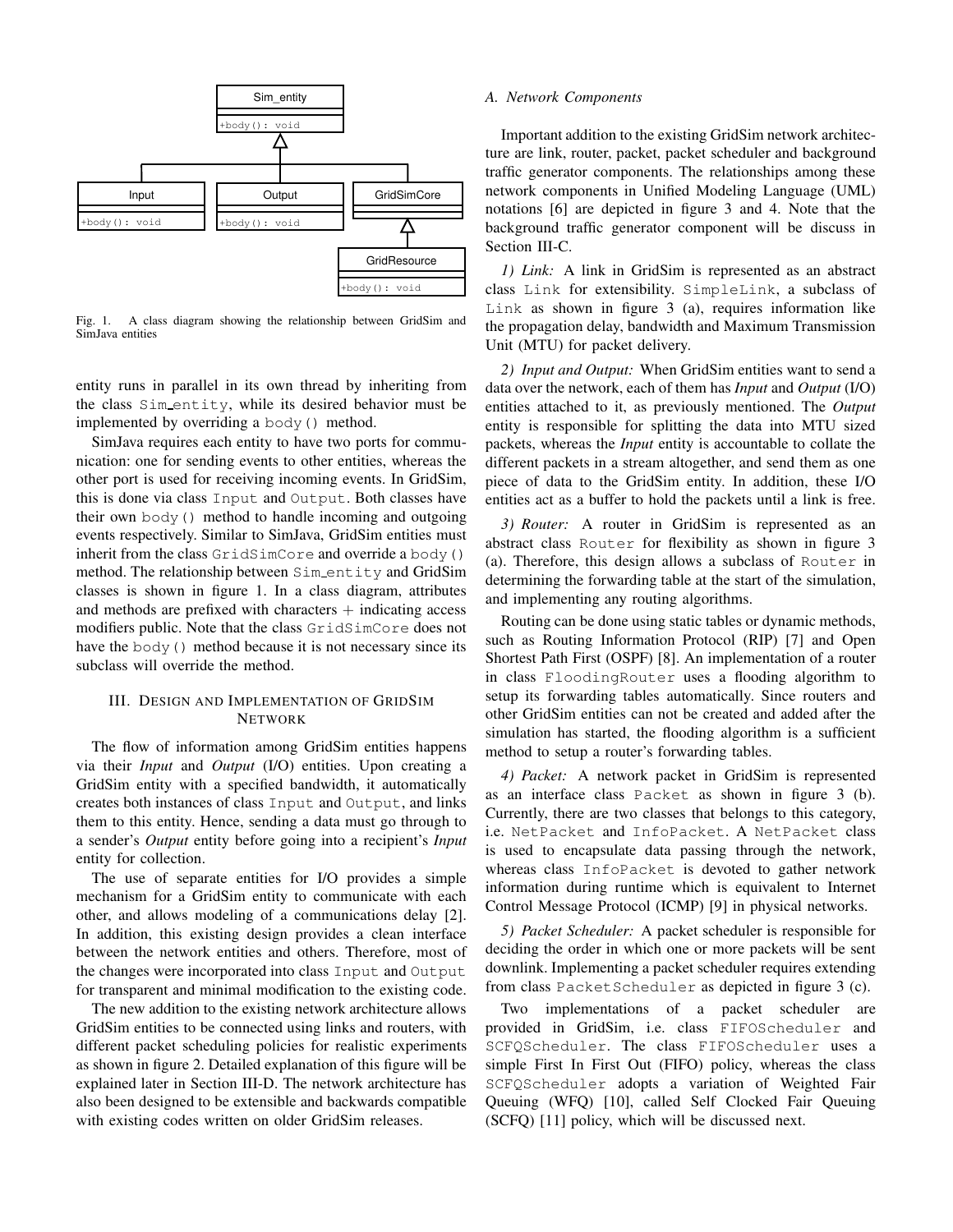

Fig. 2. Interaction among Gridsim network components



Fig. 3. Generalization and realization relationship in UML for GridSim network classes



Fig. 4. Association relationship in UML for GridSim network classes

# *B. Support for Network Quality of Service & Runtime Information*

Jobs on grids may have different requirements with respect to bandwidth and latency. Systems like fire or earthquake detection require low latency and reliable delivery. Other jobs like protein folding experiments require high processing power, and may tolerate some network errors. Also, in some cases, grid resource providers may wish to charge for priority access to their resources. Thus grid resource providers need mechanisms to provide users with different Quality of Service (QoS) for using their networks [12]. In order to support this functionality, every packet in GridSim contains a Type of Service (ToS) attribute with a default value of zero weight. This attribute will be used by routers or packet schedulers to provide a differentiated service to heterogeneous links or connections for incoming packets. In GridSim, class SCFQScheduler

can be configured with different weights. Packets belonging to a class with higher weight receive higher priority according to the SCFQ algorithm.

GridSim also supports requesting network status during runtime, such as number of hops to destination, round trip time (RTT), bottleneck bandwidth and all bandwidths that a packet has traversed for current or future simulation time. This feature is similar to an ICMP ping message. The result is captured inside class InfoPacket.

To enable this functionality, a GridSim entity must use either blocking or non-blocking method calls from class GridSimCore. A blocking call requires to use only a pingBlockingCall() method, where it waits for a result to come back while preventing other entity's activities. In contrast, a non-blocking call needs to use a combination of ping() and getPingResult() methods while doing something else in between. Both pingBlockingCall()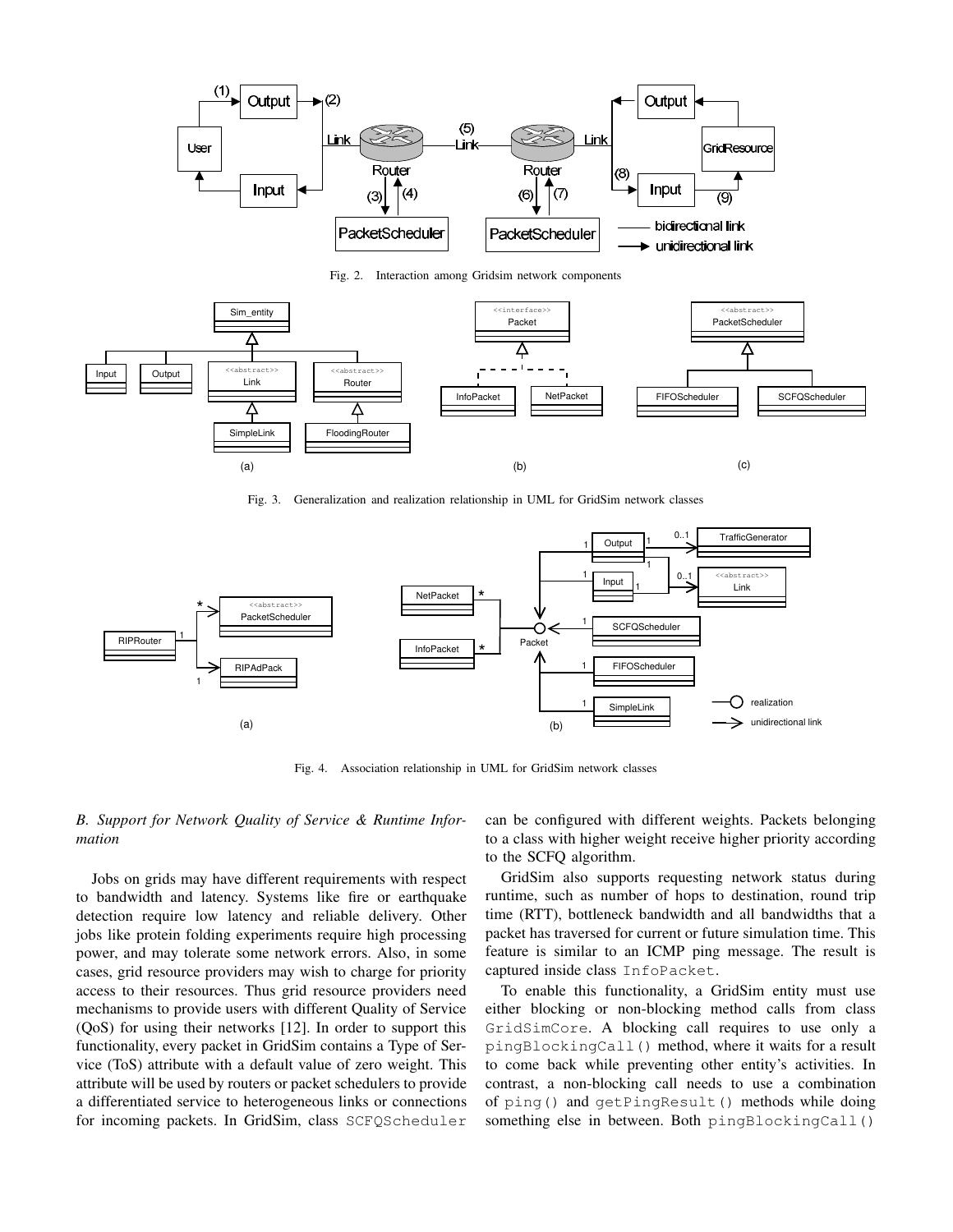and getPingResult() method return an object of class InfoPacket.

# *C. Simulating with Background Traffic*

In commercial or even academic networks, users expect to experience network traffic that does not belong to them. In order to capture this real world scenario into a simulation, GridSim supports modeling of background traffic. This can be done by creating an instance of class TrafficGenerator, and storing it as a class Output attribute, as shown in figure 4 (b). The class TrafficGenerator generates interarrival time, packet size, and number of packets for each interval according to various distributions that are supported by SimJava2 [5] [13]. Some of the distributions are Bernoulli, negative exponential, and binomial. Then, these generated values are used by an *Output* entity to send background traffic packets to one or all other entities in the experiment.

# *D. Interaction among GridSim Network Components*

When a simulation starts, routers send out advertisement packets to all neighboring router, advertising any other Grid-Sim entities they are connected to. Later on, the neighboring routers adjust their forwarding tables upon receiving these packets. Then, they forward the packets to all neighboring routers except the source. Depending on the complexity of a network topology and number of GridSim entities created, this process might take a while.

Once the forwarding tables have been completed, a GridSim entity, named *User* from following an example shown in figure 2, can start sending jobs to a *GridResource* entity. Each GridSim entity has I/O entities attached to it that act as a buffer. Therefore, when a job is to be sent out by a *User* entity, it is first buffered at the *Output* entity (step 1). Here, the job is split into multiple packets if it is larger than the MTU of a link connected to the *Output* entity. The packets are then given sequence numbers, enqueuing in a buffer, and sent to the router down the link one by one. The link takes the packet, delays it by the propagation delay specified, and dequeues it at the other end (step 2).

Routers receive the packet from the link, and decide the packet scheduler that the packet should be sent to (step 3). If the outgoing interface has a MTU less than the packet size, it splits the packet into smaller ones, similar to what *Output* entity does. Next, these packets are enqueued at the packet scheduler. The packet scheduler uses its own algorithm, such as FIFO or WFQ to decide the order in which the packets should be dequeued (step 4). When a link attached to the packet scheduler is free, the router dequeues one packet from the packet scheduler, and sends it down the link (step 5). Similar approach is required if the other end of the link is another router entity (step 6–8).

When the final link is traversed and the packet reaches the *GridResource* entity, all packets in a sequence are collated back together into the job (step 9). This is done by the *Input* entity. The job is then passed to the *GridResource* entity for processing. Once processing is complete, the *GridResource* entity passes the completed job to its *Output* entity, which follows a similar path until it reaches the *Input* entity that created this job.

The current protocol used for sending packets is a datagram oriented protocol, which is similar to User Datagram Protocol (UDP). There is no support for acknowledging each packets and packet reordering. Since there is no support for recovering lost packets, I/O buffers are considered to be unlimited in order to ensure no packets are lost.

#### IV. EXPERIMENTS AND RESULTS

# *A. Experiment Aim*

The main aim of this experiment is to show GridSim's ability to simulate an adequate-size grid testbed. Therefore, we create a network topology based on a Belle Analysis Data Grid (BADG) testbed in Australia in collaboration with IBM, as shown in figure 5. The BADG tested is used by scientists to analyze high-energy physics experiment data [14], similar to the grids running under the e-Science programme [15].

For this experiment, we are mainly concern about the network behavior in a grid environment. Hence, we are trying to look at:

- how background traffic might affect network loads and overall execution time;
- how differentiated QoS for packets might help in a heavy load situation; and
- how much the costs, in terms of actual time for running the experiment are required to achieve an accurate and realistic simulation.

#### *B. Experiment Setups*

Table I summarizes all the resource relevant information. Five resources are created in four different locations: Canberra, Adelaide, Melbourne and Sydney. The processing ability of a resource's CPU is measured in the form of Million Instructions Per Second (MIPS) rating as per SPEC (Standard Performance Evaluation Corporation) CPU (INT) 2000 [16] benchmarks. A space shared policy or First Come First Served (FCFS) algorithm is used to compute incoming jobs in all resources.

All resources, except for the Adelaide one, are connected via GrangeNet [17], a Gigabit wide-area network within Australia. However, to simplify the experiment setups, all resources and users have the same set of network properties for connection to GrangeNet, as shown in figure 5. In addition, all links share same characteristics, i.e. MTU size of 1,500 bytes and latency of 10 milliseconds.

There are 5 users located on each of the four locations, sharing the same characteristics:

- bandwidth: 100 Mbps connected to a leaf router of each testbed site
- total number of jobs: 20 each
- job data size: 1 MB each
- job processing power: 100 Million Instructions (MI) each
- job submission: uniformly distributed among five resources as mentioned in Table I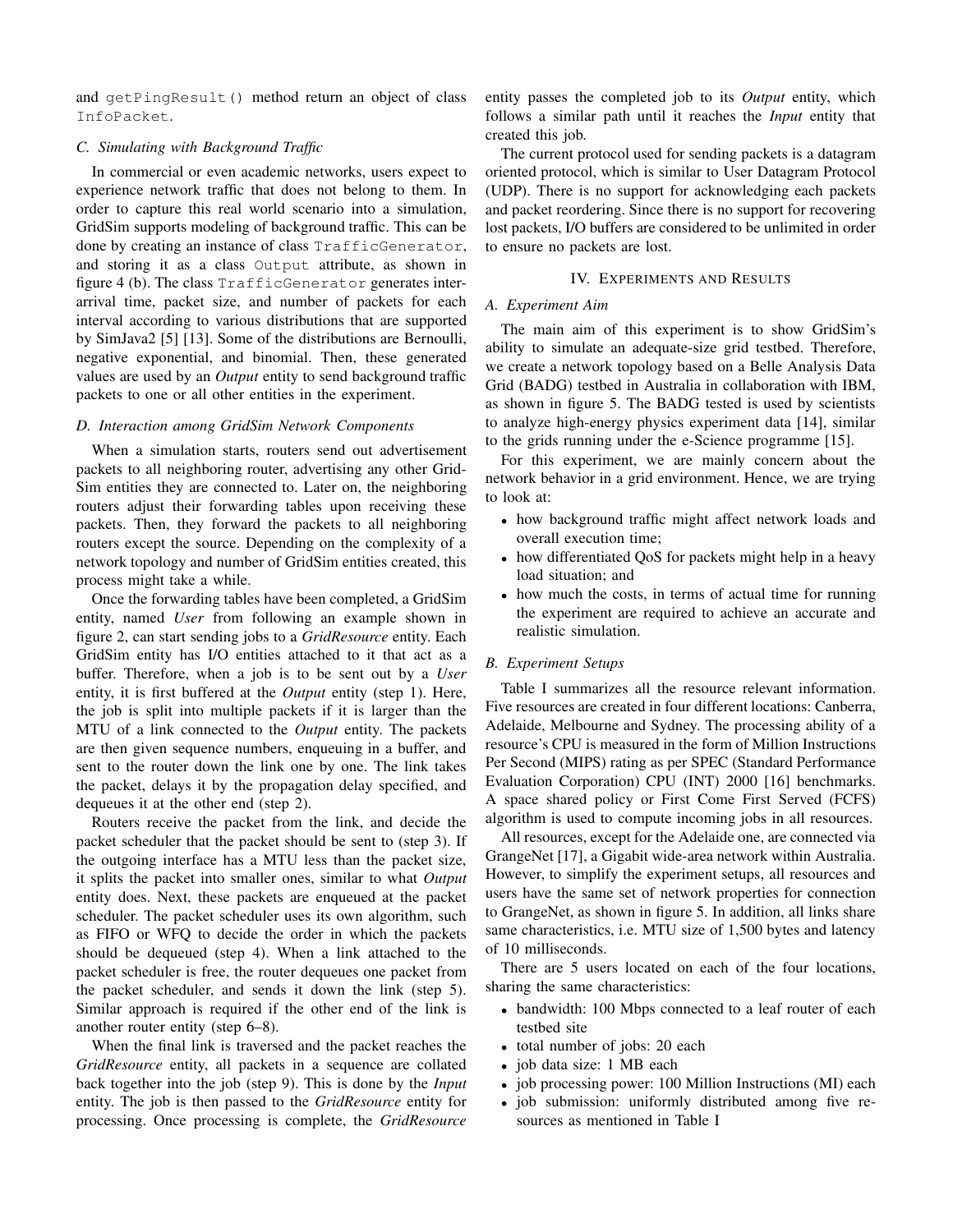

Fig. 5. Network topology

| TABLE I                                                             |  |
|---------------------------------------------------------------------|--|
| AUSTRALIAN BELLE ANALYSIS DATA GRID TESTBED SIMULATED USING GRIDSIM |  |

| Name           | Location                                     | Resource Type & Characteristics                    | Num CPU | A SPEC Rating |
|----------------|----------------------------------------------|----------------------------------------------------|---------|---------------|
| R <sub>0</sub> | Dept. of Physics, Univ. of Melbourne         | PC with Intel Pentium 2.0 Ghz, 512 MB RAM          |         | 684           |
| R1             | GRIDS Lab, Univ. of Melbourne                | IBM eServer with dual Intel Xeon 2.6 Ghz, 2 GB RAM |         | 1050          |
| R <sub>2</sub> | Dept. of Physics, Univ. of Sydney            | IBM eServer with dual Intel Xeon 2.6 Ghz, 2 GB RAM |         | 1050          |
| R <sub>3</sub> | Dept. of Computer Science, Univ. of Adelaide | IBM eServer with dual Intel Xeon 2.6 Ghz, 2 GB RAM |         | 1050          |
| R4             | Australia National Univ. (ANU), Canberra     | IBM eServer with dual Intel Xeon 2.6 Ghz, 2 GB RAM |         | 1050          |

• background traffic: submits to all resources and other users, with inter-arrival time using a Poisson distribution approach with mean of 5 minutes. Total number of packets for each interval is uniformly distributed in [1...10]. The size of each packet is 1,500 bytes.

To investigate the advantage of having network QoS, one user from each site is chosen with a higher ToS weight. High priority users have a weight of 2 while normal users are assigned a weight of 1. Therefore high-priority users will be treated better if a SCFQScheduler is used.

# *C. Analysis*

The result in table II shows the advantage of having network QoS in a shared network environment. As mentioned previously, only 4 out of 20 users are given a higher priority for sending their jobs. On average, they manage to finish all of their execution jobs faster by more than 3%.

Table III shows the average amount of time spent by one packet in a router's queue, in this case the leaf router at Melbourne. This router is chosen because it links two grid resources, hence more traffic than other leaf routers. We compare two users, one of whom has been set to a high

TABLE II NETWORK QOS USING SCFQ PACKET SCHEDULER

| Priority | With background traffic<br>(in simulation minutes) |  |
|----------|----------------------------------------------------|--|
| High     | 22.82                                              |  |
| Normal   | 23.57                                              |  |

TABLE III AN AVERAGE PACKET LIFETIME AT THE MELBOURNE LEAF ROUTER

| Priority | With FIFO scheduler     | With SCFO scheduler     |
|----------|-------------------------|-------------------------|
|          | (in simulation seconds) | (in simulation seconds) |
| High     | $3.60 \times 10^{-6}$   | $1.20 \times 10^{-6}$   |
| Normal   | $2.38 \times 10^{-6}$   | $2.38 \times 10^{-6}$   |

priority, while the other sends packets at a normal priority. It can be seen that high priority packets in the SCFQ router are dequeued faster than normal priority packets, thus providing better QoS to high priority users.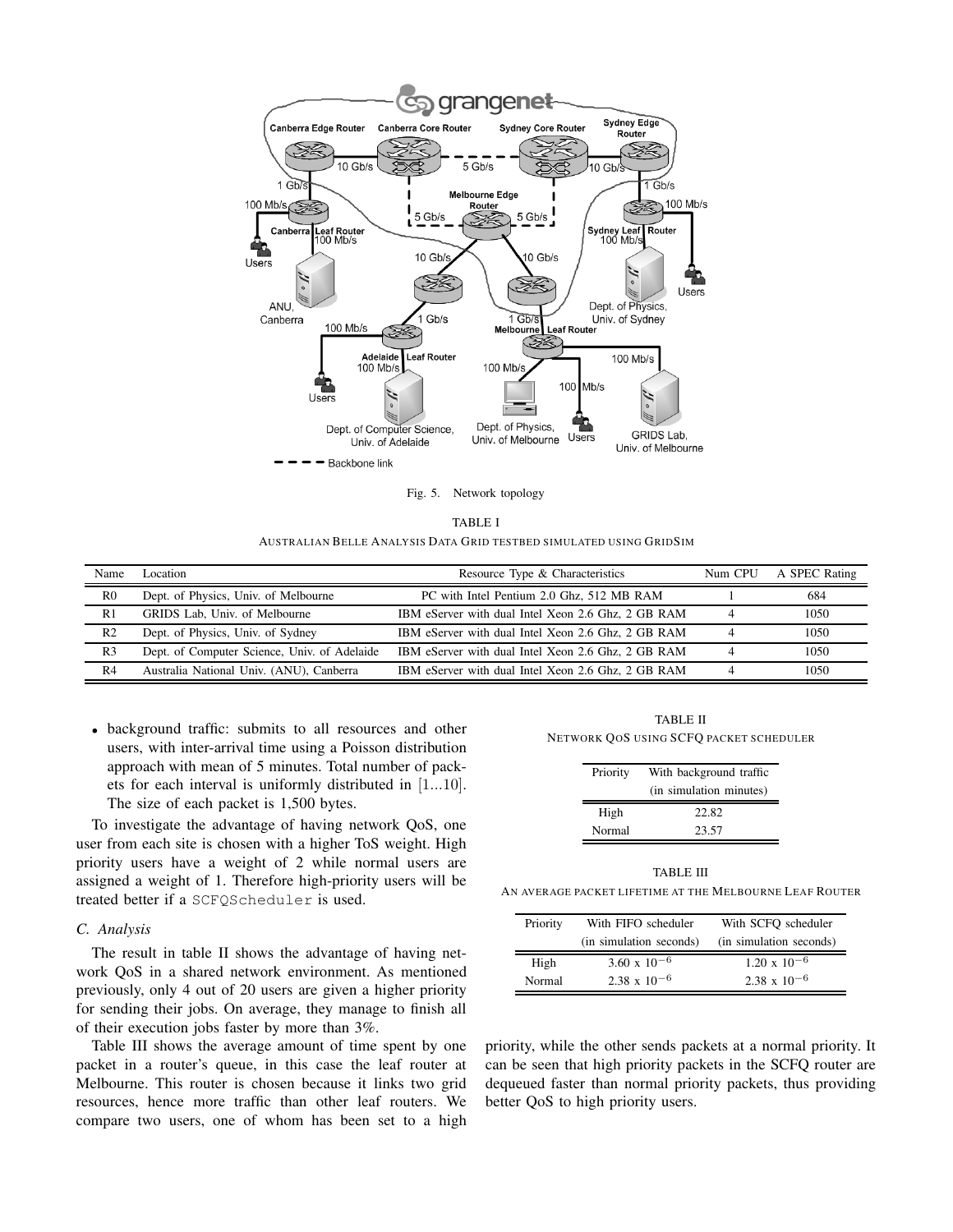

Fig. 6. Number of Packets passing through the Melbourne Leaf Router



Fig. 7. Comparison between actual running time vs more features

Figure 6 shows the number of packets passing by for the Melbourne leaf router. The effect of background traffic is clearly shown in the beginning of the simulation. The background traffic decreases over time because when a user entity collects all the jobs, it will exit the simulation, hence not sending any other network packets.

It can be seen from figure 7 that using the SCFQ scheduler increases the run time of the experiment. This is because of the extra overheads associated with SCFQ as mentioned earlier. The FIFO scheduler, on the other hand, simply enqueues at the tail and dequeues at the head. With no background traffic on, the difference between FIFOScheduler and SCFQScheduler is quite small around 4%. The gap, however, is bigger around 7% with the addition of background traffic. The experiments were conducted on a Pentium 4 machine running at 2.4Ghz and equipped with 512MB RAM.

#### V. RELATED WORK

Simulation is very much used in the networking research area. Examples of such simulators include NS–2 [18], DaSSF [19], OMNET++ [20] and J–Sim [21]. Though their support for network protocols is extensive, they are not targeted at studying grid computing. This is because simulating grids requires modeling the effects of scheduling algorithms on grid resources and investigating user's QoS requirements for application processes.

There are some tools available, apart from GridSim, for application scheduling simulation in Grid computing environments, such as Bricks [22], MicroGrid [23] [24], Sim-Grid [25] [26], and OptorSim [27]. All of these simulators also have an underlying network infrastructure, with the ability to simulate realistic experiments by using background traffic. Differences among the grid simulators, except for Bricks, in terms of network functionalities and features are highlighted in Table IV. Note that for Routing Table Entry column, an automatic entry means filling in a router's forwarding table automatically during runtime. In contrast, a manual entry means filling in the forwarding table by reading from an external file that defines a router's connection with others, or by manually entering the information into the table.

Bricks [22] is able to specify a network topology, bandwidth, throughput and variance of the throughput over time. The background traffic functionality is modeled by using a probabilistic distribution, which is similar to GridSim. However, at the time this article is being written, this package is not available to download from its website [28]. As a result, we are not able to compare it with our work in more details. Therefore, it is not included in Table IV.

MicroGrid [23] [24] allows complex network modeling, such as transport and routing protocols, and large-scale experiments since it is based on DaSSF [19]. Hence, in terms of network capabilities, MicroGrid is the most complete of all grid simulators. However, it is actually an emulator, meaning that actual application code is executed on the virtual grid modeled after Globus [29].

SimGrid [25] [26] has a good network infrastructure that supports Transmission Control Protocol (TCP) transport protocol for a reliable service. It also models background traffic by reading from a trace file generated by Network Weather Service (NWS) [30]. NWS is used to monitor current available bandwidth between two machines over the network. However, SimGrid does not make any distinction between a job computation and a data transfer, since they are modeled as a resource performing a specific task. Therefore, it does not support data packetization. In addition, requesting network status functionalities during runtime in SimGrid are limited to latency and bandwidth of a link. In contrast, GridSim reports more network information than SimGrid, such as number of hops to a destination and RTT as mentioned in Section III-B.

OptorSim [27] has a very simple network infrastructure compared to other simulation tools, since it does not support routing and transport protocol nor data packetization. The background traffic functionality is modeled by using a Landau distribution only. In addition, simulating with background traffic requires a configuration file that describes a network topology in a matrix format.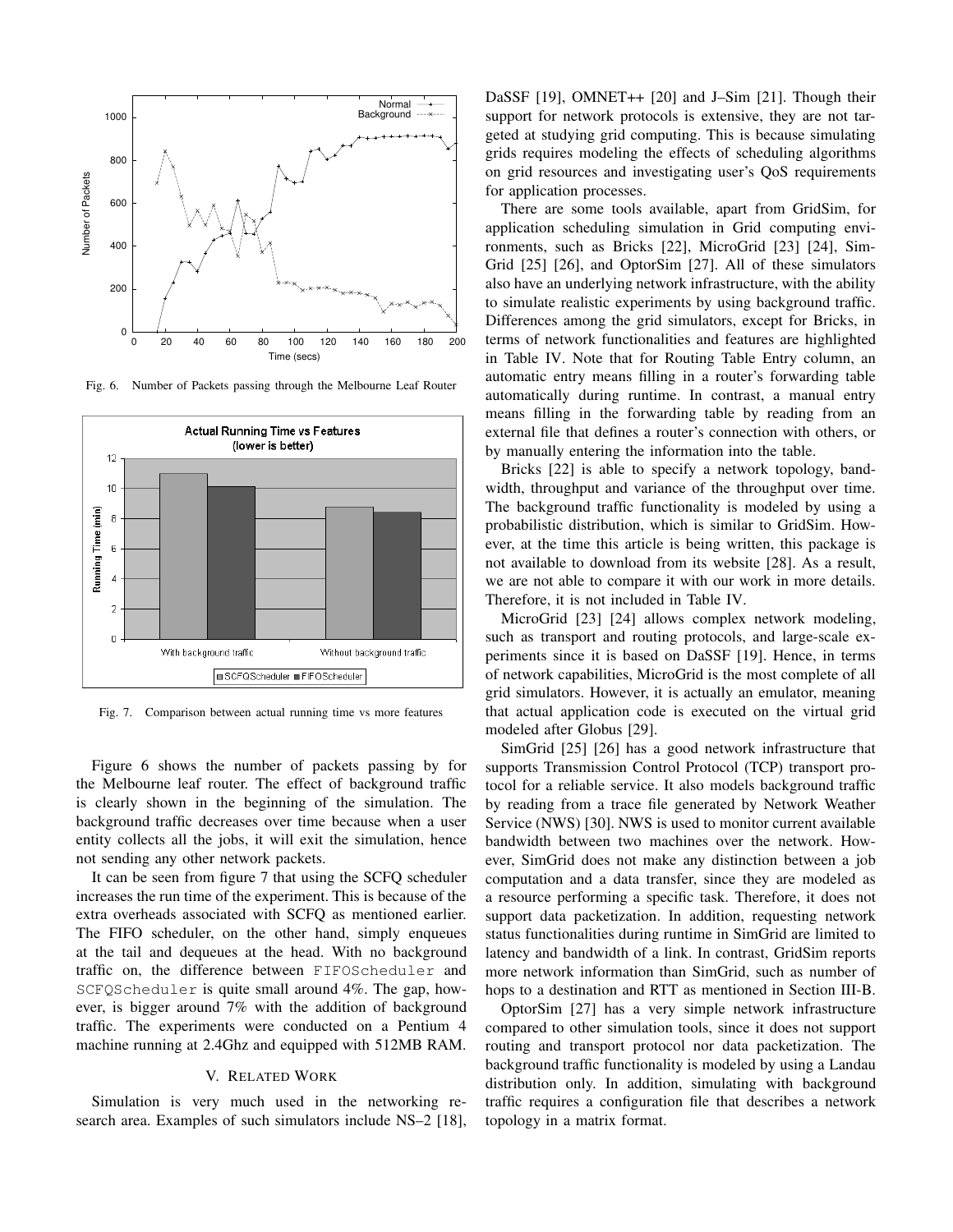TABLE IV LISTING OF NETWORK FUNCTIONALITIES AND FEATURES FOR EACH GRID SIMULATOR

| Simulation Tool | Routing Table Entry | Type of Transport Protocol   | Data Packetization | <b>Runtime Network Status</b> | Network OoS   |
|-----------------|---------------------|------------------------------|--------------------|-------------------------------|---------------|
| GridSim         | Automatic           | a datagram oriented protocol | Supported          | Supported                     | Supported     |
|                 |                     | similar to UDP               |                    |                               |               |
| MicroGrid       | Automatic           | TCP and UDP                  | Supported          | Supported                     | Not supported |
| SimGrid         | Manual              | TCP                          | Not supported      | Supported                     | Not supported |
| OptorSim        | Manual              | Not supported                | Not supported      | Not supported                 | Not supported |

From the above discussion and Table IV, GridSim incorporated QoS into a network for scheduling packets, which are not supported by other grid simulators. In addition, GridSim provides a good set of network functionalities and features, which some of them are not supported in the other grid simulators.

## VI. CONCLUSION AND FURTHER WORK

Network serves as a fundamental component in grid computing since resources and users are connected over a network topology with shared bandwidth. Previously, GridSim does not have the ability to specify a network topology nor the functionality to connect resources through network links in the experiment. In this work, modifications into an existing network architecture have been incorporated into GridSim ver3.1 to address the above problems.

With the addition of this network functionality, users can study the effects that both the network topology and grid resources can have on their jobs. This paper explores the various types of network elements in GridSim like routers, links, packet schedulers; and how they can be extended to add more functionalities. Moreover, GridSim has new exciting features such as generating background traffic during an experiment, requesting network information during runtime and providing differentiated service for packets based on users' Quality of Service (QoS) requirements. We believe these features help make GridSim a comprehensive package to simulate a realistic grid environment.

Our experiment has shown how GridSim can be used to simulate a medium-sized grid testbed. It has shown how schedulers, which provide differentiated service, can help high priority users achieve better QoS than normal users. However, providing differentiated service at the network level only may not be enough. Grid resources will also be required to support it in order to achieve end-to-end QoS.

In the future, we are planning to incorporate additional features into GridSim, such as having different types of routing algorithms, schedulers and reservation of network resources. We are also planning to add other type of network building blocks like switches and domain gateways. Support will be added for non work-conserving routers. In addition to this, we are also planning an ability to design the network topology using scripts similar to ns-2.

#### SOFTWARE AVAILABILITY

The latest GridSim toolkit with source code and examples can be downloaded from the following website:

http://www.gridbus.org/gridsim/

#### **REFERENCES**

- [1] I. Foster and C. Kesselman, Eds., *The Grid: Blueprint for a Future Computing Infrastructure*. Morgan Kaufmann Publishers, 1999.
- [2] R. Buyya and M. Murshed, "Gridsim: A toolkit for the modeling and simulation of distributed management and scheduling for grid computing," *The Journal of Concurrency and Computation: Practice and Experience*, vol. 14, pp. 13–15, 2002.
- [3] R. Buyya, D. Abramson, and J. Giddy, "Nimrod-g: An architecture for a resource management and scheduling system in a global computational grid," in *Proc. of the 4th International Conference and Exhibition on High Performance Computing in Asia-Pacific Region (HPC Asia'00)*, Beijing, China, May 14–17 2000.
- [4] A. Sulistio and R. Buyya, "A grid simulation infrastructure supporting advance reservation," in *Proc. of the 16th International Conference on Parallel and Distributed Computing and Systems (PDCS'04)*, Cambridge, USA, November 9–11 2004.
- [5] C. Simatos, "Making simjava count," MSc. Project report, The University of Edinburgh, September 12 2002.
- [6] M. Priestley, *Practical Object-Oriented Design with UML*. McGraw-Hill, 2000.
- [7] G. Malkin, "RFC 2453: RIP version 2," November 1998. [Online]. Available: http://www.apps.ietf.org/rfc/rfc2453.html
- [8] J. Moy, "RFC 2328: OSPF version 2," April 1998. [Online]. Available: http://www.ietf.org/rfc/rfc2328.txt
- [9] J. Postel, "Internet control message protocol: Darpa internet program protocol specification," September 1981. [Online]. Available: http://www.ietf.org/rfc/rfc0792.txt
- [10] A. J. Demers, S. Keshav, and S. Shenker, "Analysis and simulation of a fair queueing algorithm," in *Proc. of the ACM Symposium on Communications Architectures and Protocols (SIGCOMM'89)*, Austin, USA, September 19–22 1989, pp. 1–12.
- [11] S. J. Golestani, "A self-clocked fair queueing scheme for broadband applications," in *Proc. of IEEE INFOCOM'94*, Toronto, Canada, June 12–16 1994, pp. 636–646.
- [12] S. Blake, D. Black, M. Carlson, E. Davies, Z. Wang, and W. Weiss, "RFC 2475: An architecture for differentiated service," December 1998. [Online]. Available: http://www.ietf.org/rfc/rfc2475.txt
- [13] C. Simatos, *The SimJava Tutorial*, The University of Edinburgh, 2002. [Online]. Available: http://www.icsa.inf.ed.ac.uk/research/groups/hase/simjava/
- [14] L. Winton, "Data grids and high energy physics: A melbourne perspective," *Space Science Reviews*, vol. 107, no. 1–2, pp. 523–540, 2003.
- [15] "Uk e-science programme." [Online]. Available: www.esciencegrid.org.uk
- [16] "Spec standard performance evaluation corporation." [Online]. Available: http://www.spec.org/
- [17] "Grangenet grid and next generation network." [Online]. Available: http://www.grangenet.net/<br>[18] "The network simul
- network simulator ns-2." [Online]. Available: http://www.isi.edu/nsnam/ns/
- [19] J. Liu and D. M. Nicol, *DaSSF 3.1 User's Manual*, Dartmouth College, April 2001.